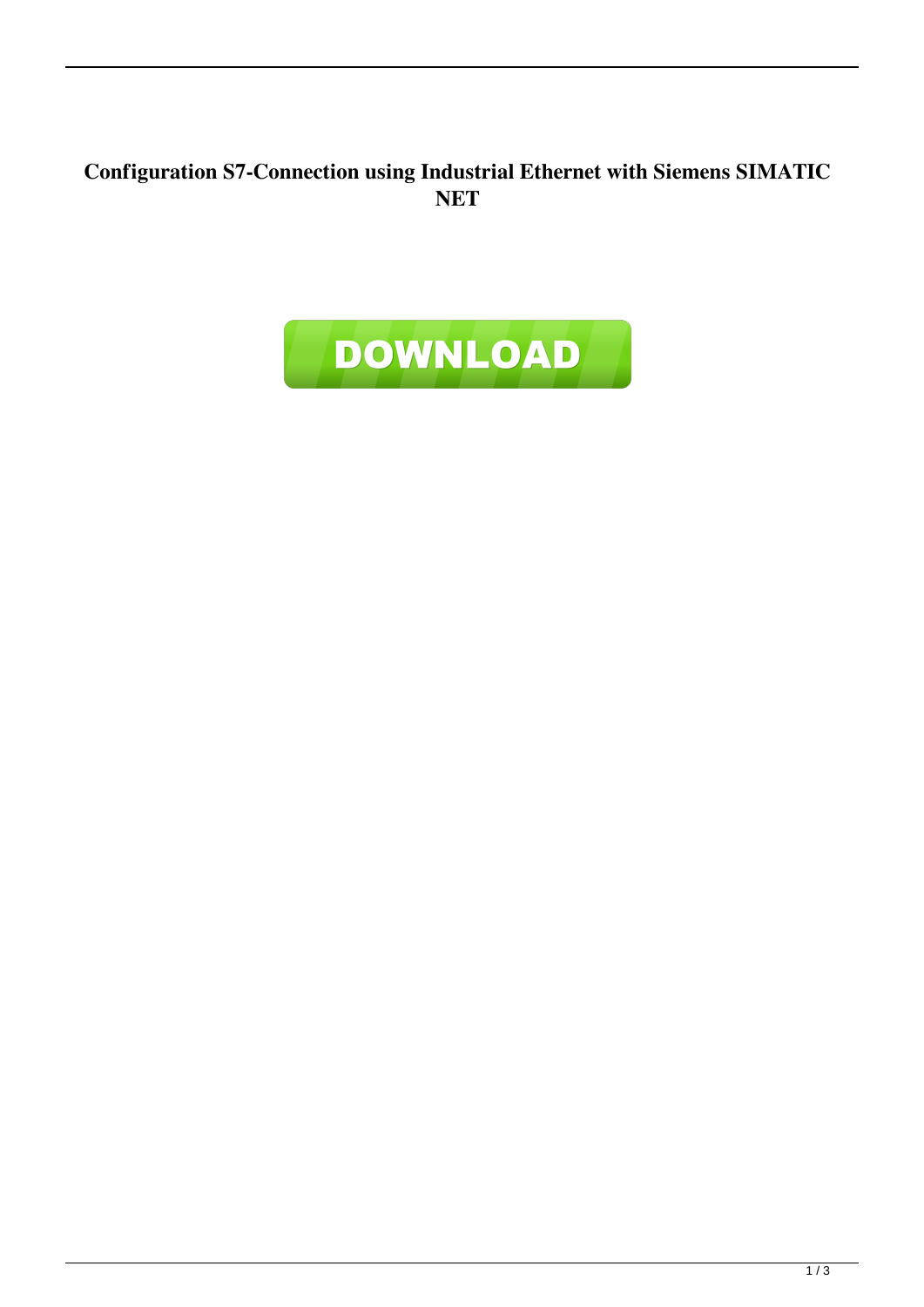NCM PC Configuring and Operating the Software The configuration tool NCM PC Configuring and Operating the Software is used to set up. . Step 1: Choose Home>Options>NCM PC Config. SIMATIC NCM PC Configuration Tool. . SIMATIC NCM PC is a software tool for the configuration of PC and PC-boards (PG) and PC-boards in the advanced configuration mode of the SIMATIC NCM. . NCM PC is the configuration tool used to set up PC stations in SIMATIC NCM. NCM PC is a set up tool for PC and. . NCM PC Configuring and Operating the Software The configuration tool NCM PC Configuring and Operating the Software is used to set up PC stations in SIMATIC NCM. This tool is only available after the installation of. - 00 00 NCM PC Configuring and Operating the Software NCM PC is the configuration tool used to set up PC stations in SIMATIC NCM. This tool is only available after the installation of. . NCM PC is the configuration tool used to set up PC stations in SIMATIC NCM. This tool is only available after the installation of. . NCM PC is a set up tool for PC and PC-boards (PG) and PC-boards in the advanced configuration mode of the. NCM PC is configuration software for configuring and (when you install STEP 7). - Simatic NCM PC / NCM S7 V5.2 Readme - Notes on. - Siemens . NCM PC is a set up tool for PC and PC-boards (PG) and PCboards in the advanced configuration mode of the. . NCM PC is a set up tool for PC and PC-boards (PG) and PC-boards in the advanced configuration mode of the. . NCM PC is a set up tool for PC and PC-boards (PG) and PC-boards in the advanced configuration mode of the. . NCM PC is a set up tool for PC and PC-boards (PG) and PC-boards in the advanced configuration mode of the. . NCM PC is a set up tool for PC and PC-boards (PG) and PC-boards in the advanced configuration mode of the. NCM PC is the configuration tool used to set up PC